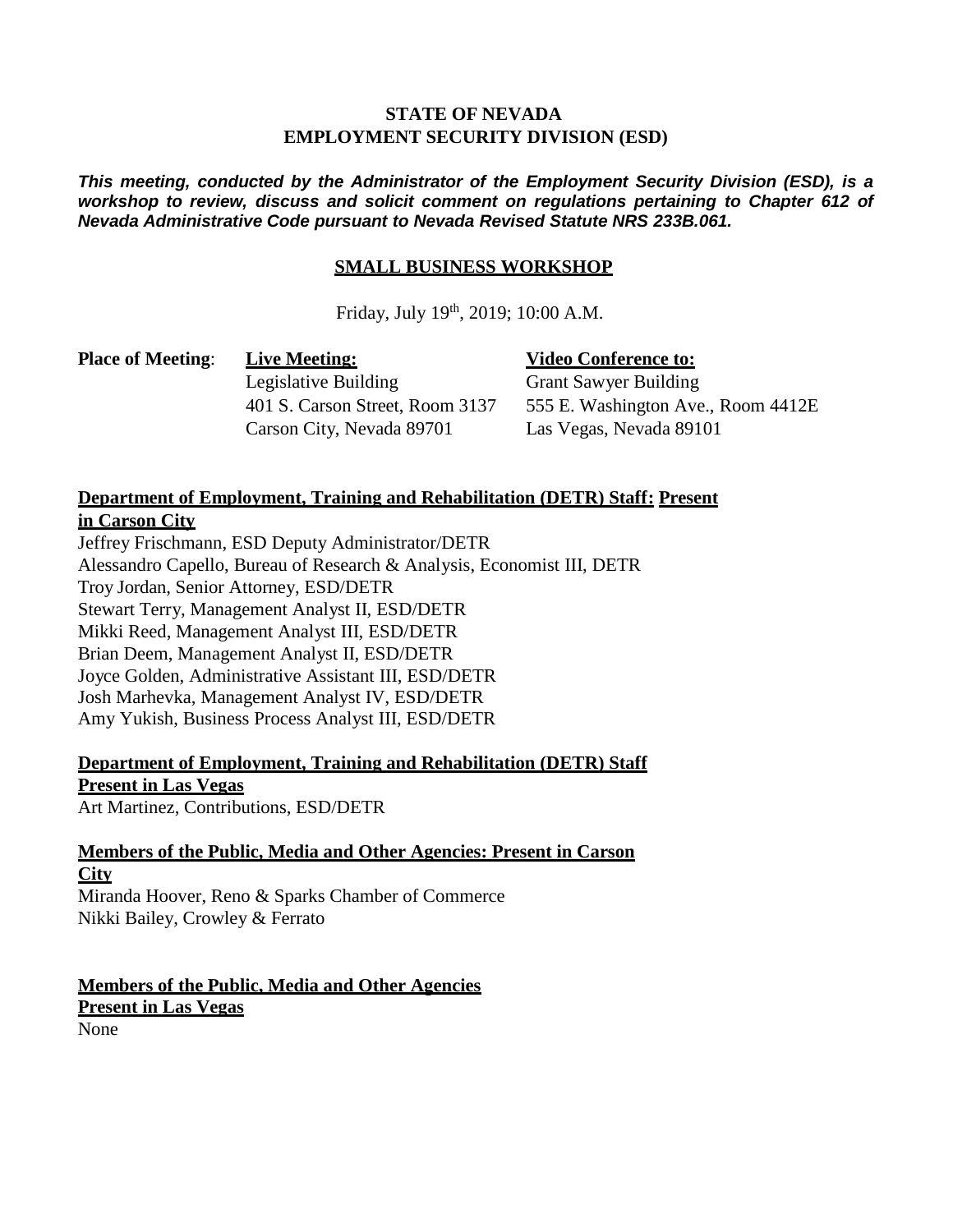JEFF FRISCHMANN: Good Morning, my name is Jeffrey Frischmann, I am the Employment Security Division Deputy Administrator for the Unemployment Insurance program. I will be speaking on behalf of Renee Olson, Administrator for the Employment Security Division. I will go ahead and start with Agenda Item 1, and call this meeting to order.

The purpose of this public small business workshop is to present and solicit public comment on proposed amendments of regulation pertaining to Chapter 612 of the Nevada Administrative Code pursuant to Nevada Revised Statue.

I'd like to introduce our Division Senior Attorney, Troy Jordan. We also have several other members of the Division staff – this is Troy sitting next to me – we also have several members of the Division staff available here in the north and in the south as well. Please ask for assistance if you need it. I would like to thank all of you for attending this Small Business Workshop.

Under Agenda Item 2, we will start with the opportunity for Public Comment. If you would like to provide public comment, please come forward. Please limit your comments to five minutes each and if you have any written testimony to present, you can provide that to staff. When speaking, please identify yourself by stating your name, who you represent and then proceed with your comments. Is there anybody that would like to provide public comment in Las Vegas? Seeing no one, is there anyone in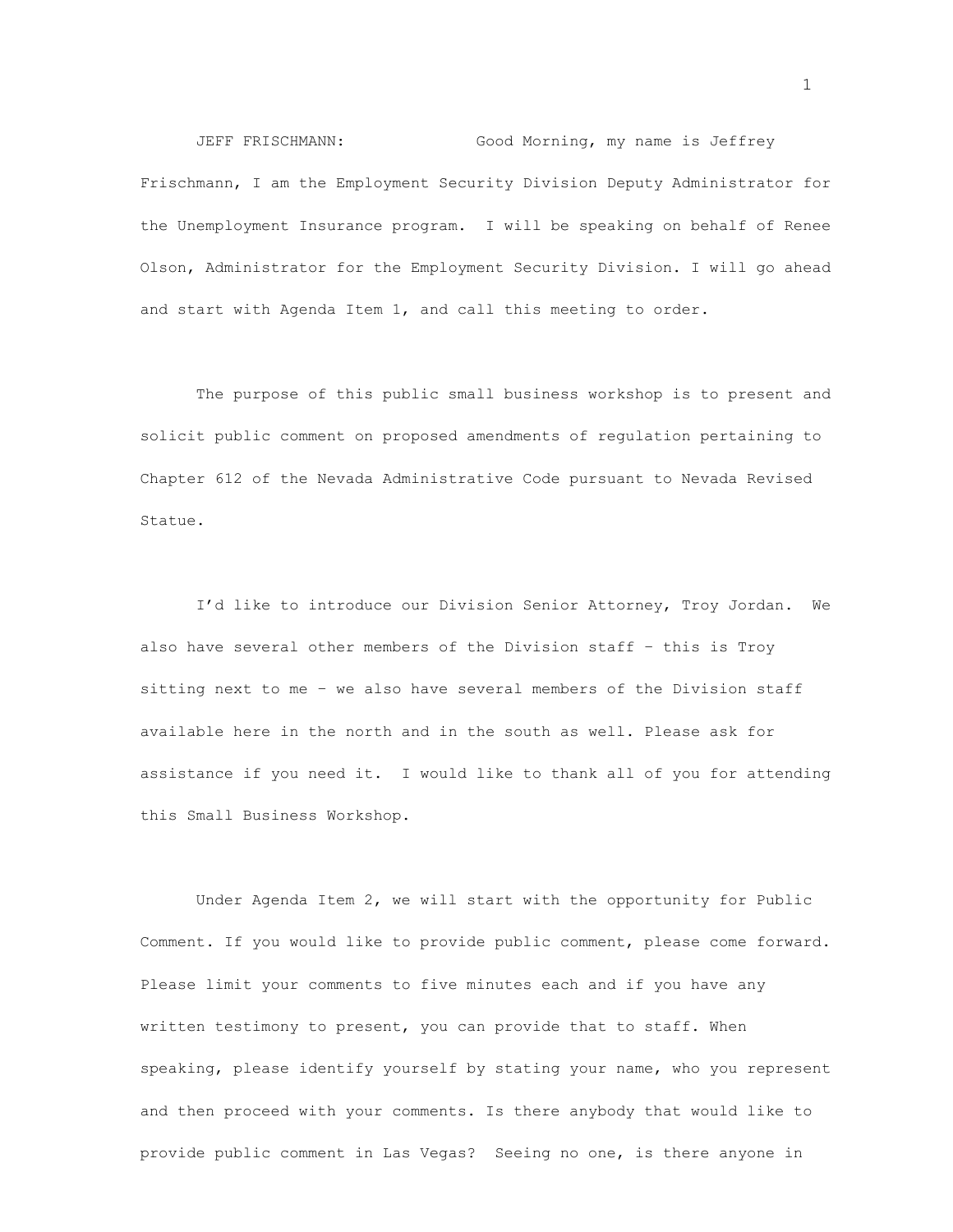Carson City who would like to comment? We will go ahead and close the first opportunity for public comment.

We will move on to Agenda Item 3, Confirmation of Posting. Mr. Terry, for the record, was proper notice for this meeting given, and did you receive proper confirmation of posting in accordance with Nevada Revised Statute 241.020(3)?

STEWART TERRY: Stewart Terry for the record, Management Analyst for the Employment Security Division Management and Administration Support Services Unit. Yes, proper notice was provided for this meeting pursuant to Nevada's Open Meeting Law, NRS 241.020, and confirmation of posting was received.

JEFF FRISCHMANN: Thank you Mr. Terry. Under Agenda Item 4, Review of Written Comments, Mrs. Golden, have any written comments been received in regard to this small business workshop?

JOYCE GOLDEN: Joyce Golden for the record, assistant to the Administrator. No written comments were received for this meeting.

JEFF FRISCHMANN: Thank you Mrs. Golden. Moving on to Agenda Item 5, with the Administrator Review of Regulation. I will be providing this review on Mrs. Olsen's behalf. This Small Business Workshop is being held to review the proposed regulations to amend Chapter 612 of Nevada Administrative Code. Analysis of all these proposed regulations was completed by DETR's Research and Analysis Bureau, which determined that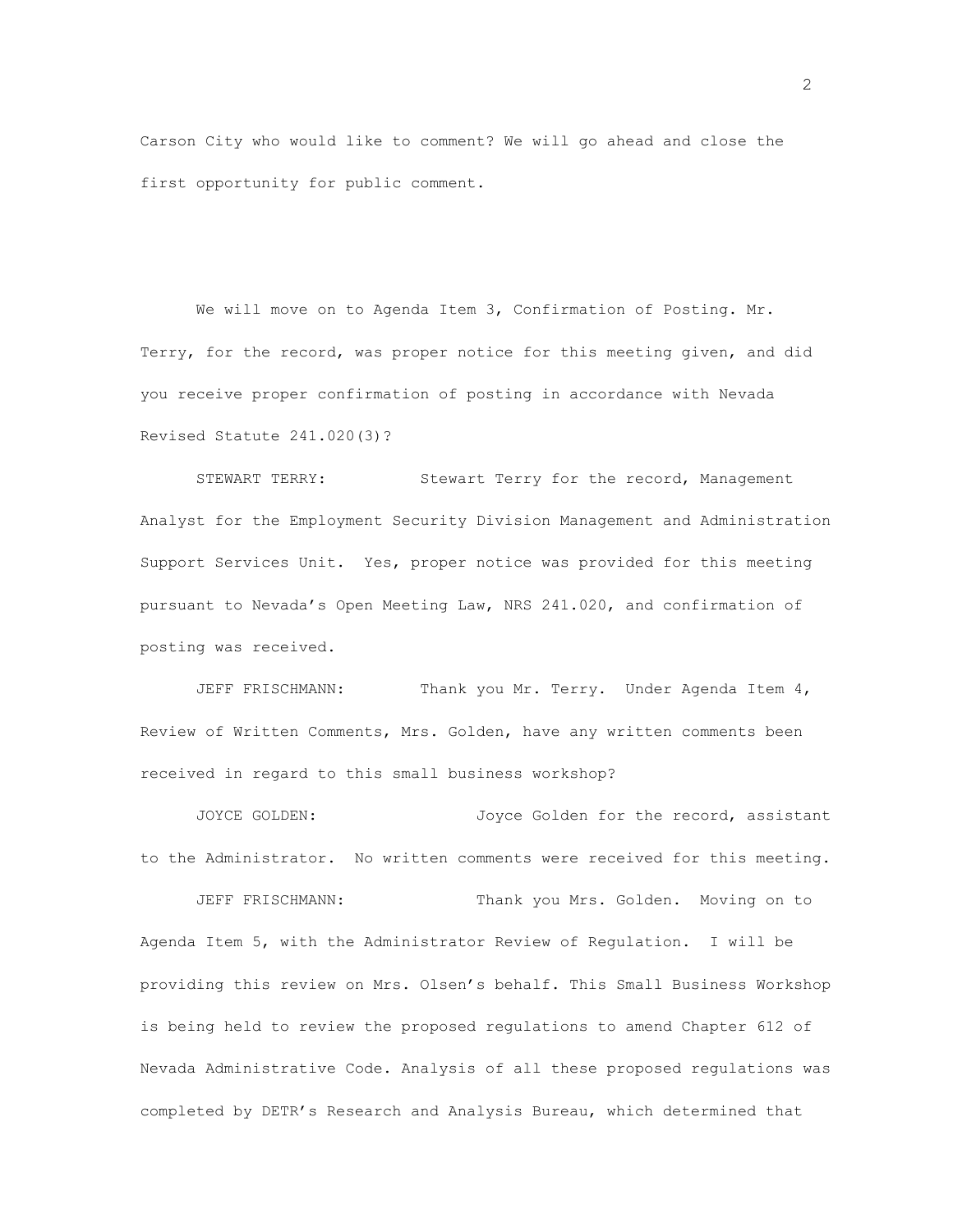there was no impact to small businesses from any of the proposed regulations.

Agenda item 5A, containing our first draft of proposed regulation, pertains to NAC 612:056, which is being amended to include Nevada Local Workforce Development Boards in the definition of "agencies" to codify their qualification to be provided relevant information pursuant to NAC 612.056. The NAC is additionally amended to change language from "Each employing unit and employer shall make any reports prescribed by the administrator on forms issued by…" to "Each employing unit and employer shall make any reports prescribed by the Administrator in the format specified by the Administrator…". This is a language clean-up to clarify that reports are required in the format specified by the Administrator to align with mandated electronic filing.

Agenda item 5B, our next draft of proposed regulation, pertains to NAC 612.685. NAC 612.685 provides for the reimbursement of administrative costs for nonprofit private entities for the purpose of administrating loans pursuant to subsection 2 of NAC 612.683. There are currently very few non-profit lenders that are interested in applying to run the loan program due to the cost of administrating the program exceeding the reimbursement rate. In an effort to offset this and expand the number of nonprofit private entities interested in participating in the program, the Employment Security Division is amending NAC 612.685 to increase the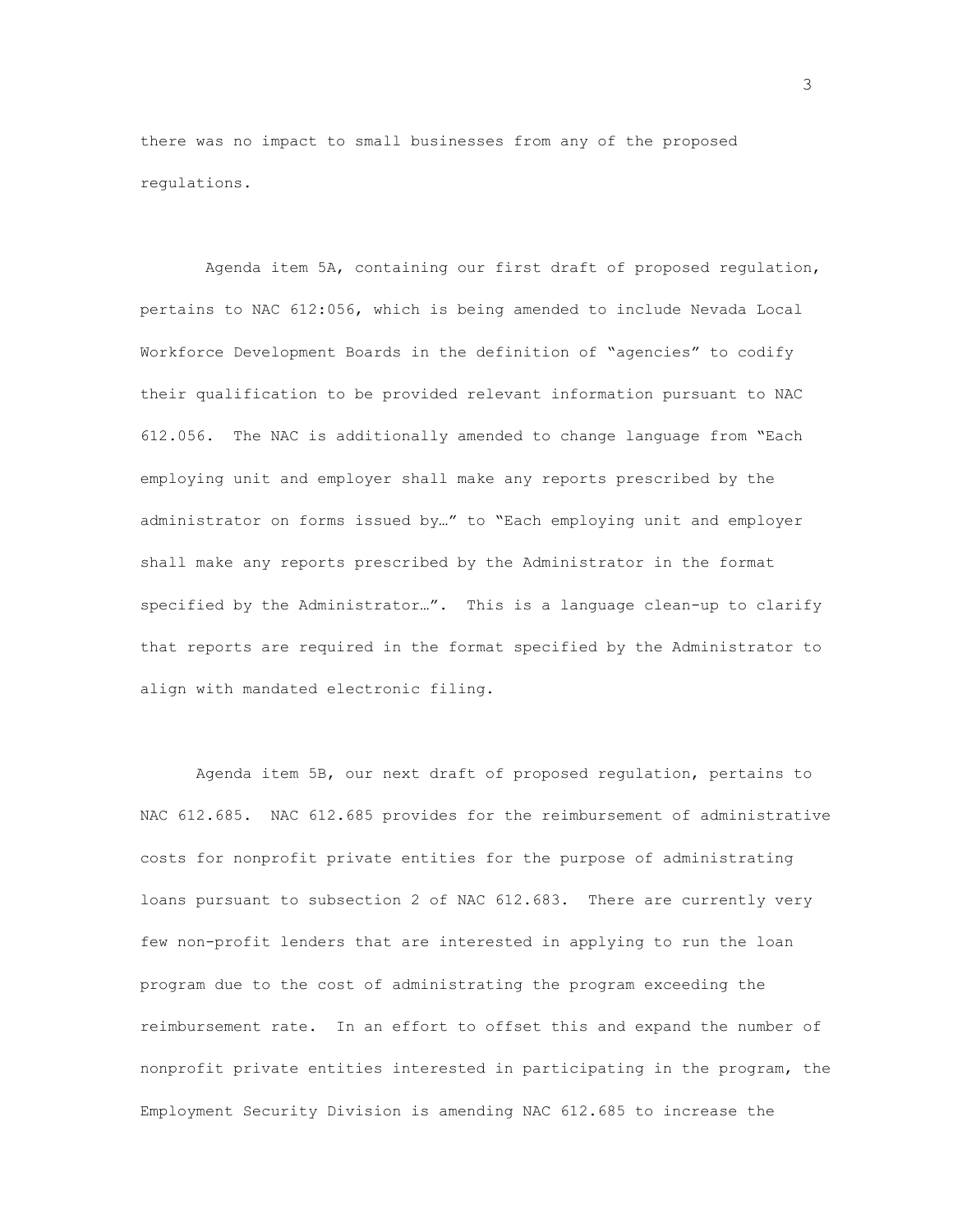maximum reimbursement rate for administrative costs incurred as a result of administrating a loan under the program from 10% to 20%.

Agenda item 5C, containing the next draft of proposed regulation, pertains to NAC 612.030, which is being amended to change language from "Each employing unit and employer shall make any reports prescribed by the administrator on forms issued by…" to "Each employing unit and employer shall make any reports prescribed by the Administrator in the format specified by the Administrator…". This is a language clean-up regulation to clarify that reports are required in the format specified by the Administrator to align with mandated electronic filing.

Agenda item 5D, the next draft of proposed regulation, pertains to an area of NAC chapter 612 that has not yet been codified, which is the mandate of electronic filing of required contribution and wage reports by employers. With the passage of Senate Bill 302 in the last legislative session, the Employment Security Division is amending language in NAC chapter 612 to increase the length of a waiver issued by ESD permitting physical filing of forms from 12 months to 24 months.

Agenda item 5E contains our final draft of proposed regulation for this Small Business Workshop, adding a new section to NAC chapter 612: NAC 612.057, "Release of information to district court, district court jury commissioner, or the Administrative Office of the Courts." In the 2017 legislative session, Assembly Bill 207 was passed, mandating that the